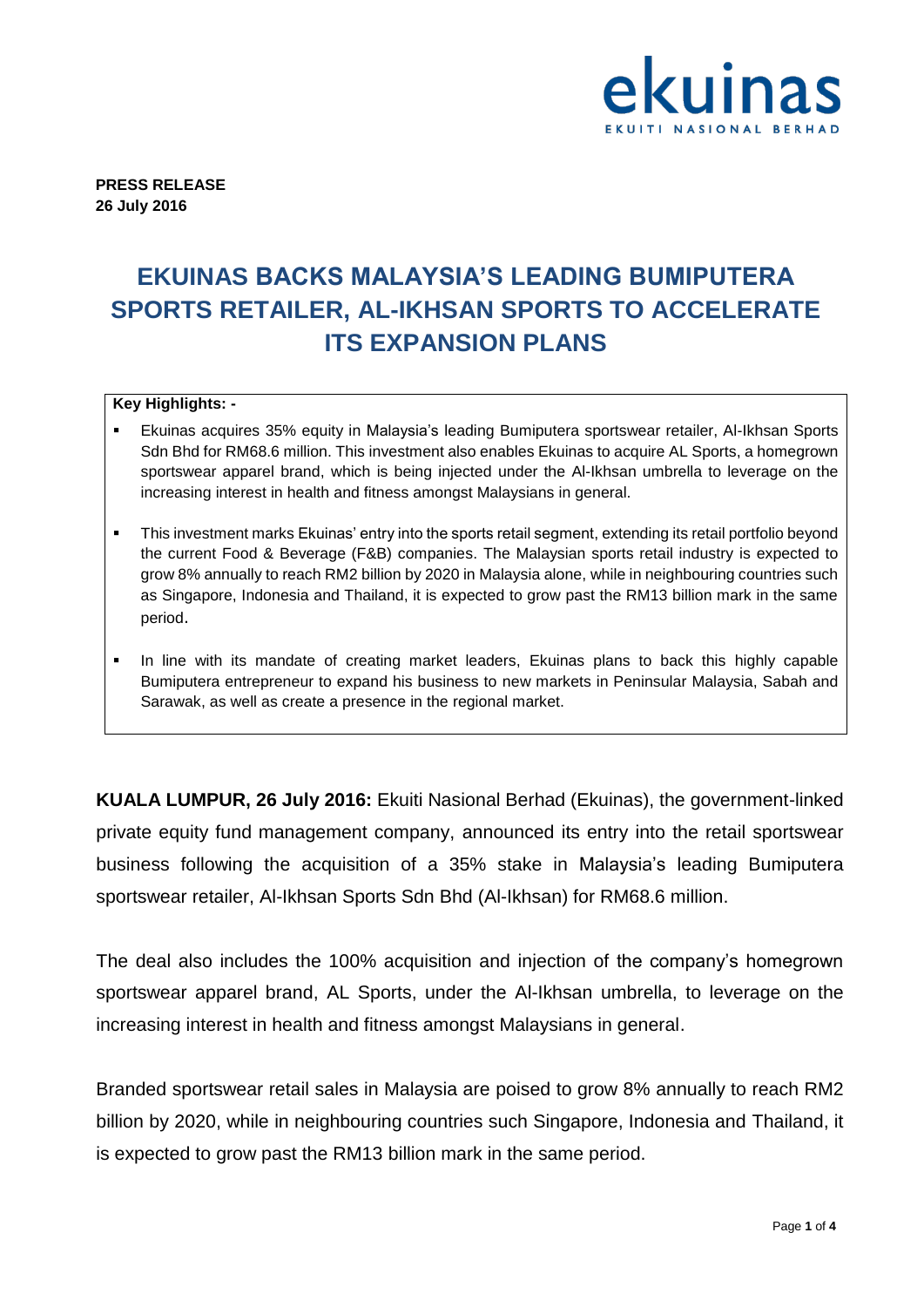

With its market leading position in multi-brand sports retail in Malaysia and also one of the largest in the region, Al-Ikhsan is well placed to capitalise on this trend owing to Malaysians' flourishing interest in sports as well as growing awareness of the importance of living an active and healthy lifestyle.

Commenting on the investment, Ekuinas Chairman, Raja Tan Sri Dato' Seri Arshad Raja Tun Uda said, "Ekuinas is excited to enter the sports retail segment and what better way to do so than with Malaysia's No. 1 sports retailer, Al-Ikhsan. The retail segment is one of Ekuinas' six identified target sectors and our entry into the sports retail segment gives us a wider reach within retail. This acquisition extends the retail portfolio beyond our existing investments in F&B."

"One of the main factors supporting the acquisition is that via Al-Ikhsan, Ekuinas has the opportunity to back a highly capable Bumiputera entrepreneur with a view to transform the business into a stronger market leader with regional presence."

Established in 1993 by Tuan Haji Ali Hassan Mohd Hassan, Al-Ikhsan currently commands a 36% market share in the multi-brand sports retail industry encompassing sports equipment, apparel and footwear with 119 outlets in Peninsular Malaysia. Al-Ikhsan stocks 30 sporting brands including Nike, Puma and Adidas. With its rapid growth since 1993, Al-Ikhsan recorded its highest revenue in 2012 at RM278 million. At end 2015, Al-Ikhsan generated a revenue of RM257 million and a normalised EBITDA of RM23.2 million.

### *Growth and expansion*

According to Ekuinas Chief Executive Officer, Syed Yasir Arafat Syed Abd Kadir, Ekuinas will follow through on its mandate to create industry leading groups in high growth sectors.

"To that end, Ekuinas will leverage on Al-Ikhsan's strengths to execute the value creation plan to expand its reach to new markets, aside from strengthening core performance via operational improvements and supply chain optimisation."

"Ekuinas will be working closely with Al-Ikhsan's founder and management team towards accelerating the local and regional expansion, either via organic growth or through the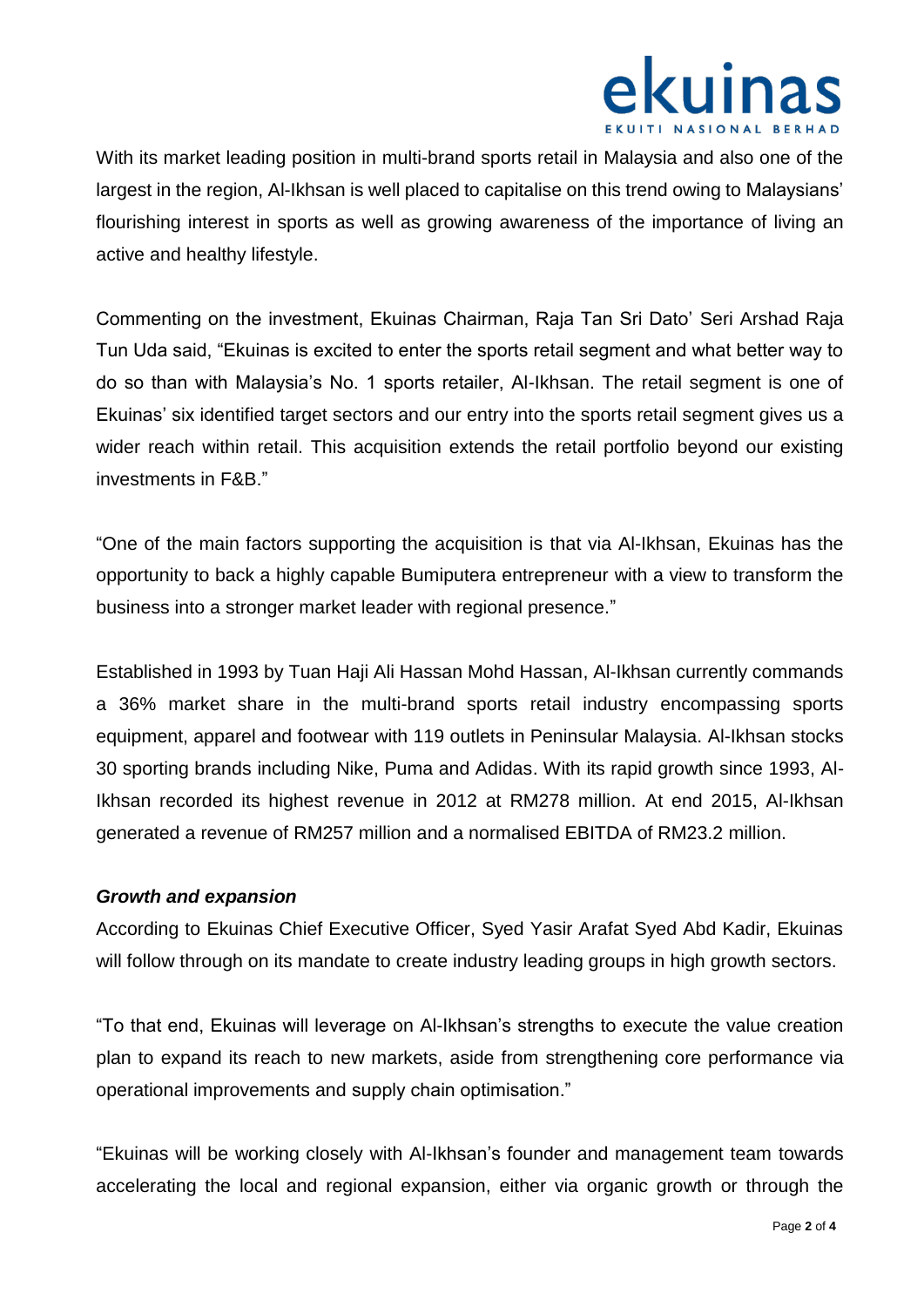

acquisition of existing speciality players in the market to reinforce its presence in underpenetrated cities in Malaysia, as well as entry into East Malaysia and neighbouring ASEAN countries," Syed Yasir Arafat explained.

Plans are afoot to roll out four new megastores in Kuala Lumpur and Perlis. Consumers in cities such as Kuala Lumpur and Penang can also look forward to Al-Ikhsan premium speciality stores in the mid to long term.

With Ekuinas' support, Al-Ikhsan is also setting its eyes on the Sabah and Sarawak markets with plans to open six stores in Kuching and Kota Kinabalu by 2018. Regional plans at this point include the entry into other ASEAN markets, namely Indonesia and Thailand within the next three to five years.

Al-Ikhsan founder and chief executive officer, Tuan Haji Ali Hassan Mohd Hassan said that this was yet another defining milestone in the history of his company.

"We look forward to working closely with Ekuinas and to tap into their expertise to help take us to the next level within the sports retail industry. We are confident that our partnership will prove mutually rewarding for both entities, as well as provide Malaysians another source of pride as we grow the Al-Ikhsan and AL Sports brands beyond our shores," Tuan Haji Ali said.

This acquisition is Ekuinas' first investment for 2016 and in the sports retail segment. Together with an investment in the manufacturing sector under the Outsourced Programme for RM12 million, Ekuinas has invested in a total of 36 companies under direct and outsourced investments since its establishment in 2009. The Company recently announced its results for the financial year ended 31 December 2015, which saw Ekuinas maintaining its Internal Rate of Return (IRR) above the minimum target of 12% per annum for the sixth year running. Ekuinas Direct (Tranche I) Fund recorded a Gross Portfolio Return of RM591.3 million, at a gross IRR of 14.8% whilst its second fund, Ekuinas Direct (Tranche II) Fund posted a Gross Portfolio Return of RM133.3 million at a gross IRR of 13.0%.